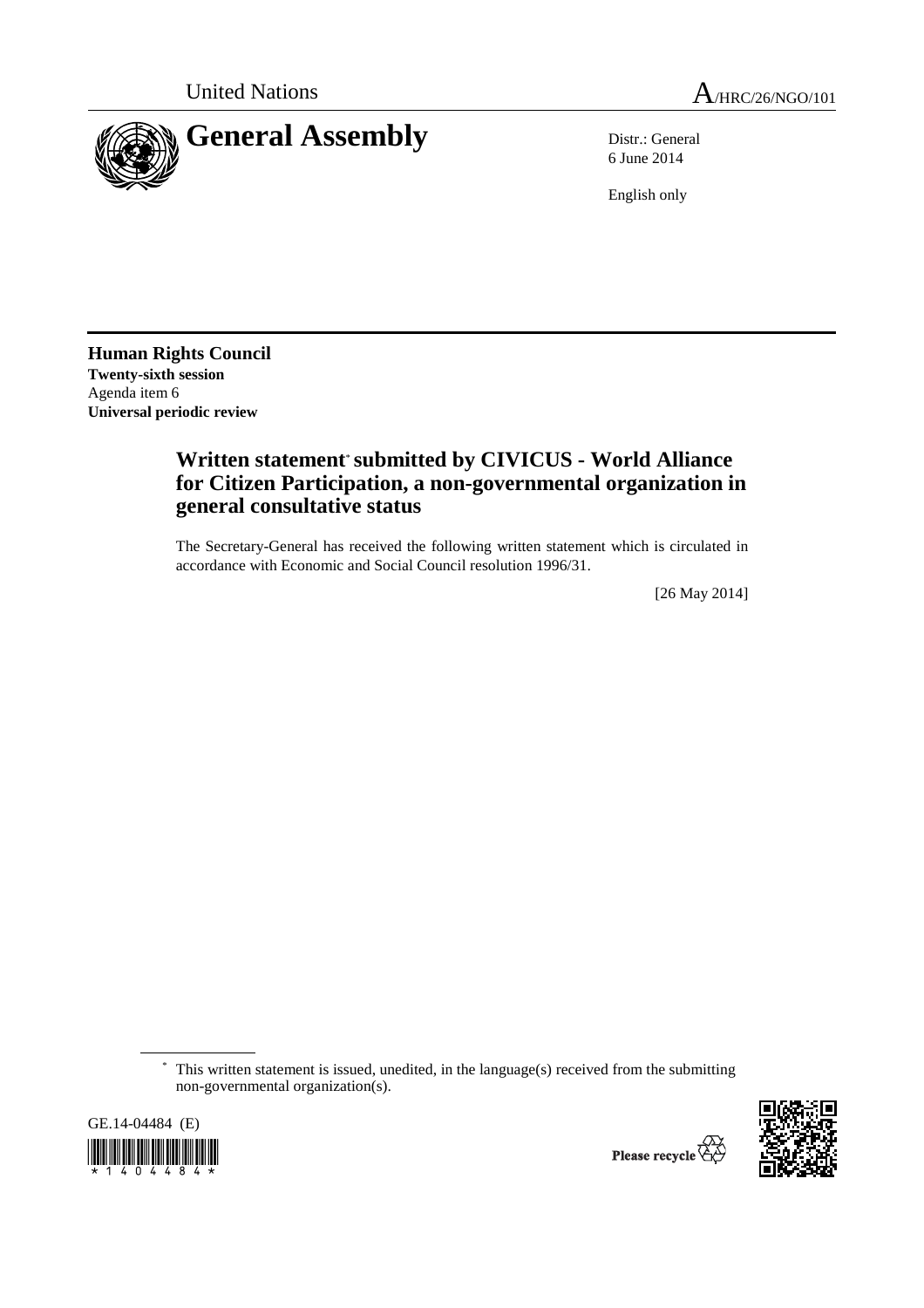## **Viet Nam's human rights record\***

#### **I. INTRODUCTION**

On 1 January 2014, Viet Nam began its three-year term as a member of the UN Human Rights Council (HRC). As a member of the HRC, Viet Nam is expected to commit to cooperating with the HRC while upholding the highest standards in the promotion and protection of human rights. However, despite these commitments, the Vietnamese government has severely escalated its systematic campaign to silence all forms of independent dissent in the country.

Together with CIVICUS: World Alliance for Citizen Participation, we urge the HRC to engage the Vietnamese government to ensure that human rights defenders are permitted to carry out their legitimate work including openly and substantively engaging with UN human rights mechanisms such as the UPR.

#### **1. Reprisals against Human Rights Defenders for engaging with the UPR**

Civil society groups play an essential role in all stages of the UPR process. However, in an apparent attempt to stifle independent reporting on Viet Nam's human rights record, the Vietnamese authorities' have sought to undermine civil societies' engagement in the process through a combination of harassment, intimation, judicial persecution and unwarranted restrictions on the freedom of movement.

On 15 January 2014, blogger Nguyen Ho Nhat Thanh, also known as Paulo Thanh Nguyen (DOB 03/28/1987) had his passport confiscated and was banned from traveling to the USA and Geneva, Switzerland for "security reasons". To date, his passport has not been returned to him despite repeated appeals.

Similarly, on 1 February 2014, journalist Pham Chi Dung (DOB 10/12/1966) also had his passport confiscated and was banned from travelling to Geneva to attend a UPR side event, four days before Viet Nam's review under the UPR.

Ms. Nguyen Thi Tram (DOB 09/02/1949), mother of human rights lawyer Le Quoc Quan, was also subjected to harassment for engaging with the UPR. On 17 February 2014, upon returning from Geneva after attending Viet Nam's examination at the HRC, Ms. Nguyen was strip-searched at Tan Son Nhat airport. The search was both invasive and excessive.

Another member of this UPR delegation, Mr. Dang Van Ngoan (DOB 07/02/1988) has faced unrelenting harassment since his return from Geneva. Mr. Dang is a member of the Hoa Hao Buddhist Church, an independent religious group. Since returning to Viet Nam, the authorities have repeatedly requested him to report to them for 'immigration related matters'.

In addition to unwarrantedly restricting freedom of movement and the right to privacy, Vietnamese authorities have also used physical violence in order to obstruct civil societies' participation in the UPR participation. Blogger Bui Tuan Lam, aka Peter Lam Bui (DOB 05/06/1984), a member of the civil society UPR delegation which attended the UPR session on 05 February 2014, was detained and questioned for 8 hours at Tan Son Nhat airport upon his return from Geneva. Mr. Bui's passport was also confiscated. Thereafter, on 16 April 2014, Mr. Bui was ambushed and physically attacked by 8 policemen on a deserted road near Ky Trung Bridge in Tam Ky city, Quang Nam province. He sustained internal injuries as a result of this incident.

On 9 February 2014, human rights lawyer Nguyen Bac Truyen (born 1968) and founding member of the Association of Political and Religious Prisoners, an organization which formed part of the UPR delegation, along with his fiancé, were arrested and detained in Dong Thap province. Mr. Nguyen's property was destroyed and his laptop, cell phone, and camera were confiscated. Upon his release, he traveled to the capital, Ha Noi, where he was severely assaulted when he tried to inform international embassies about their harassment and detention.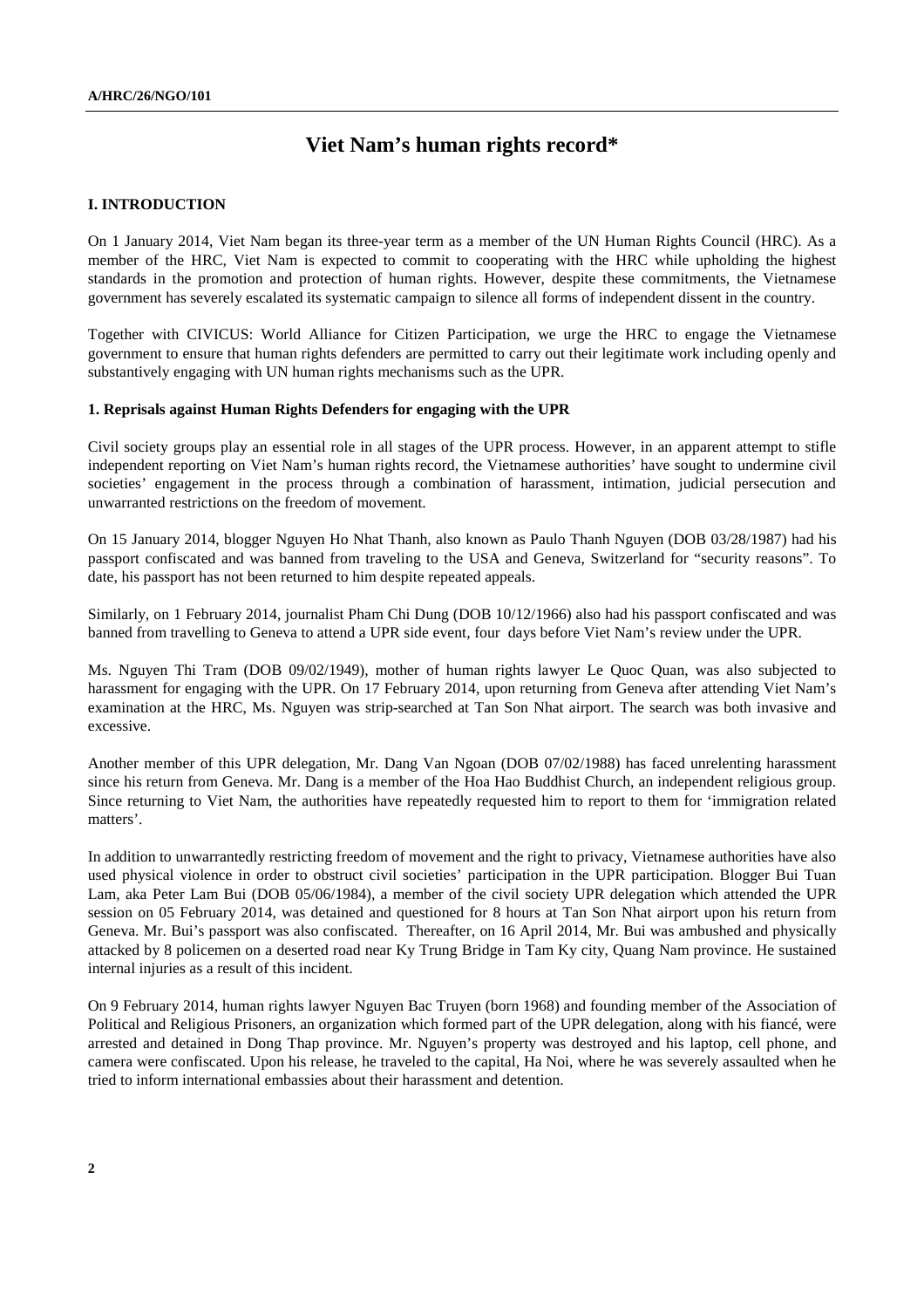### **2. Arbitrary detention of Human Rights Defenders**

Following Viet Nam's UPR examination, the People's Supreme Court on February 18 heard human rights lawyer Le Quoc Quan's appeal. The Court, however, took only one day to affirm his 30-month sentence for "tax evasion", although the evidence presented by the prosecution was doubtful and insufficient to establish guilt. The court also denied Mr. Le a public trial and the Criminal Procedure Code prevented him from having access to legal assistance to prepare his appeal.

On 4 March 2014, the Da Nang City Court sentenced former journalist and blogger Truong Duy Nhat (born 1964) to two years imprisonment for 'abusing democratic freedoms to infringe upon the interests of the State' under Article 258 of Viet Nam's Criminal Code, often used to criminalize dissent.

On 19 March 2014, blogger Pham Viet Dao (DOB 04/10/1952) was also sentenced to 15 months imprisonment under the same Article 258. During Viet Nam's session on February 05, many countries, including France, Australia and Canada, specifically recommended that Viet Nam abolish Article 258.

On a separate occasion, the authorities arbitrarily detained activist Ms. Bui Thi Minh Hang (DOB 07/20/1964), along with two members of the Hoa Hao Buddhist Church, Ms. Nguyen Thi Thuy Quynh (born 1986) and Mr. Nguyen Van Minh (born 1960). On 11 February 2014, they were stopped, arrested and assaulted while on their way to visit a fellow activist. They have since been charged with "disturbing public order" and are awaiting trial. To date, the government prevented these individuals to meet with family members, a violation of Viet Nam's own law.

On 5 May 2014, the authorities also arrested blogger Nguyen Huu Vinh, aka Anh Ba Sam (DOB 09/15/1956), along with his assistant Ms. Nguyen Thi Minh Thuy (born 1980). They have since been charged under Article 258. Mr. Nguyen is the owner of blog "Anh Ba Sam" which publishes articles promoting human rights and critical of government policies.

#### **3. Suppression of Activities Promoting Human Rights**

On 19 April 2014, bloggers Paulo Thanh Nguyen, Ms. Trinh Kim Tien (DOB 07/10/1990) and Ms. Nguyen Ngoc Nhu Quynh, aka Mother Mushroom (DOB 07/18/1979), were arbitrarily arrested at a coffee shop by Nha Trang city police while attempting to participate in a workshop on the UN Convention against Torture, a treaty which Viet Nam recently signed. Ironically, they were detained for 12 hours, interrogated and assaulted by the authorities before being released.

Two bloggers, Mr. Nguyen Lan Thang (DOB 12/18/1975) of the No-U Hanoi group and Ms. Anna Huyen Trang (DOB 07/19/1988) of the Redemptorist Church, were banned from travelling abroad and had their passports confiscated in April 2014 after attempting to travel to the USA at the invitation of US Congresswoman Loretta Sanchez.

In May 2014, upon returning from a human rights advocacy campaign in the USA, blogger Nguyen Dinh Ha (DOB 12/24/1988) was arbitrarily detained at Tan Son Nhat airport for 24 hours, and blogger To Oanh (DOB 08/19/1947) was detained at Noi Bai airport for 7 hours. Both individuals had their passports and belongings confiscated.

On 18 May 2014, the authorities prevented independent civil society organizations in Ha Noi and Ho Chi Minh City from protesting against China's aggression in the East Sea. Some 30 protestors were arrested, nine of whom were detained overnight. Those arrested include blogger Vo Quoc Anh (DOB 08/18/1985), blogger Huynh Trong Hieu (DOB 08/04/1988), and blogger Trinh Anh Tuan (06/26/1990), who were severely beaten and deprived food for 24 hours.

#### **II. CONCLUSION**

Since becoming a member of the HRC, the Vietnamese government has failed to take the necessary steps to improve its human rights record. Instead, the environment for human rights defenders has significantly deteriorated following Viet Nam's examination under the UPR, including targeted persecution of peaceful activists for engaging with UNHRC mechanisms